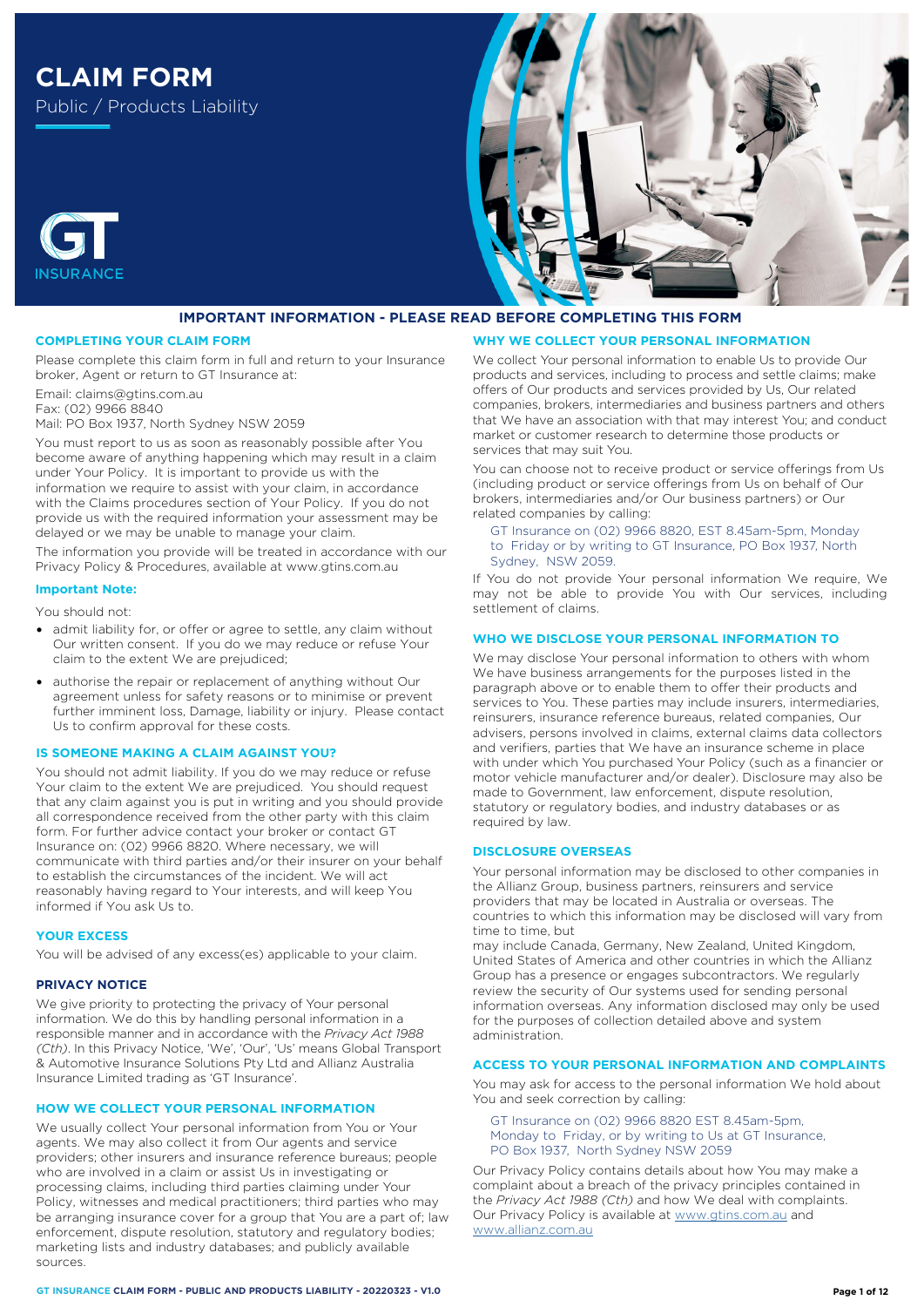#### **TELEPHONE CALL RECORDING**

We may record incoming and/or outgoing telephone calls for training or verification purposes. Where We have recorded a telephone call, We can provide You with a copy at Your request, where it is reasonable to do so.

#### **YOUR CONSENT**

By providing Us with personal information You and any other person You provide personal information for, consent to these uses and disclosures until You tell Us otherwise. If You wish to withdraw Your consent, including for such things as receiving information on products and offers by Us or persons We have an association with, please contact Us.

# **GENERAL INSURANCE CODE OF PRACTICE**

The General Insurance Code of Practice was developed by the Insurance Council of Australia to further raise standards of practice and service across the insurance industry. The Code Governance Committee (CGC) is an independent body that monitors and enforces insurers' compliance with the Code.

You can obtain more information on the Code of Practice and how it assists you by contacting Us. Contact details are provided below and on the back cover of the Product Disclosure Statement or Policy Document.

GT Insurance on (02) 9966 8820 EST 8.45am-5pm, Monday to Friday, or by writing to Us at GT Insurance, PO Box 1937, North Sydney NSW 2059

[For more information on the C](https://insurancecode.org.au/)ode Governance Committee (CGC) go to https://insurancecode.org.au/

## **SUBROGATION**

You may prejudice Your rights in relation to a claim made under this policy if without prior agreement from Us, You make an agreement with a third party that will prevent Us from recovering a loss from that or another party.

#### **DUTY OF UTMOST GOOD FAITH**

Every insurance contract is subject to the duty of utmost good faith which requires both the Insured and the Insurer to act towards each other in utmost good faith. Failure to do so on the part of the Insured may prejudice any claim made under the policy or the continuation of insurance cover by the Insurer.

#### **THE INSURER**

Allianz Australia Insurance Limited (Allianz) (incorporated in Australia); ABN 15 000 122 850; AFS Licence No. 234708 of 10 Carrington Street Sydney, 2000.

## **THE UNDERWRITING AGENCY**

Global Transport & Automotive Insurance Solutions Pty Ltd (trading as GT Insurance) AFS Licence No. 240714 ABN 93 069 048 255 of Level 3, Suite 3.01, 213 Miller Street, North Sydney, NSW 2060 is an underwriting agency which specialises in arranging insurance in respect of Motor Vehicles and Mobile Plant and related insurances. GT Insurance acts as the agent of Allianz to market, solicit, offer, arrange and administer the insurance.

GT Insurance has a binding authority to issue, vary and cancel contracts of insurance and to deal with or settle claims on behalf of Allianz. If You need information about this insurance in the first instance, contact GT Insurance.

## **COMPLAINTS - INTERNAL AND EXTERNAL COMPLAINTS PROCEDURE**

If You are dissatisfied with Our service in any way contact Us and We will attempt to resolve the matter in accordance with Our complaints handling procedures. To obtain a copy of Our procedures contact Us on (02) 9966 8820 or visit www.gtins.com.au. If We don't resolve the matter to Your satisfaction You may be able to refer it to the Australian Financial Complaints Authority (AFCA) subject to its terms of reference. It provides a free and independent dispute resolution service for consumers who have general insurance disputes falling within its terms of reference and its contact details are:

The Australian Financial Complaints Authority Phone: 1800 931 678 Post: GPO Box 3, Melbourne, Victoria 3001 Website: www.afca.org.au Email: info@afca.org.au

#### **COMPLETING THIS FORM/QUESTIONNAIRE:**

**Please complete all sections in full and provide any requested attachments.**

- **This form may be printed and completed in handwriting or it may be completed electronically as an interactive pdf with fillable form fields. If completing electronically, please download to your local computer and complete using Adobe Acrobat Reader (Fill & Sign tool).**
- **If more space is required when completing this form, please attach a separate sheet.**
- **The use of the term 'You' or 'Your' in this form refers to an Insured and their subsidiary companies and other entities in which they have a controlling interest.**
- **The use of the term 'We', 'Our' or 'Us' in this form refers to the Insurer and its Underwriting Agency.**
- **It is important to refer to the relevant Product Disclosure Statement and Policy Document which sets out the terms and conditions of cover offered. Please contact your local GT Insurance office or speak to your Intermediary.**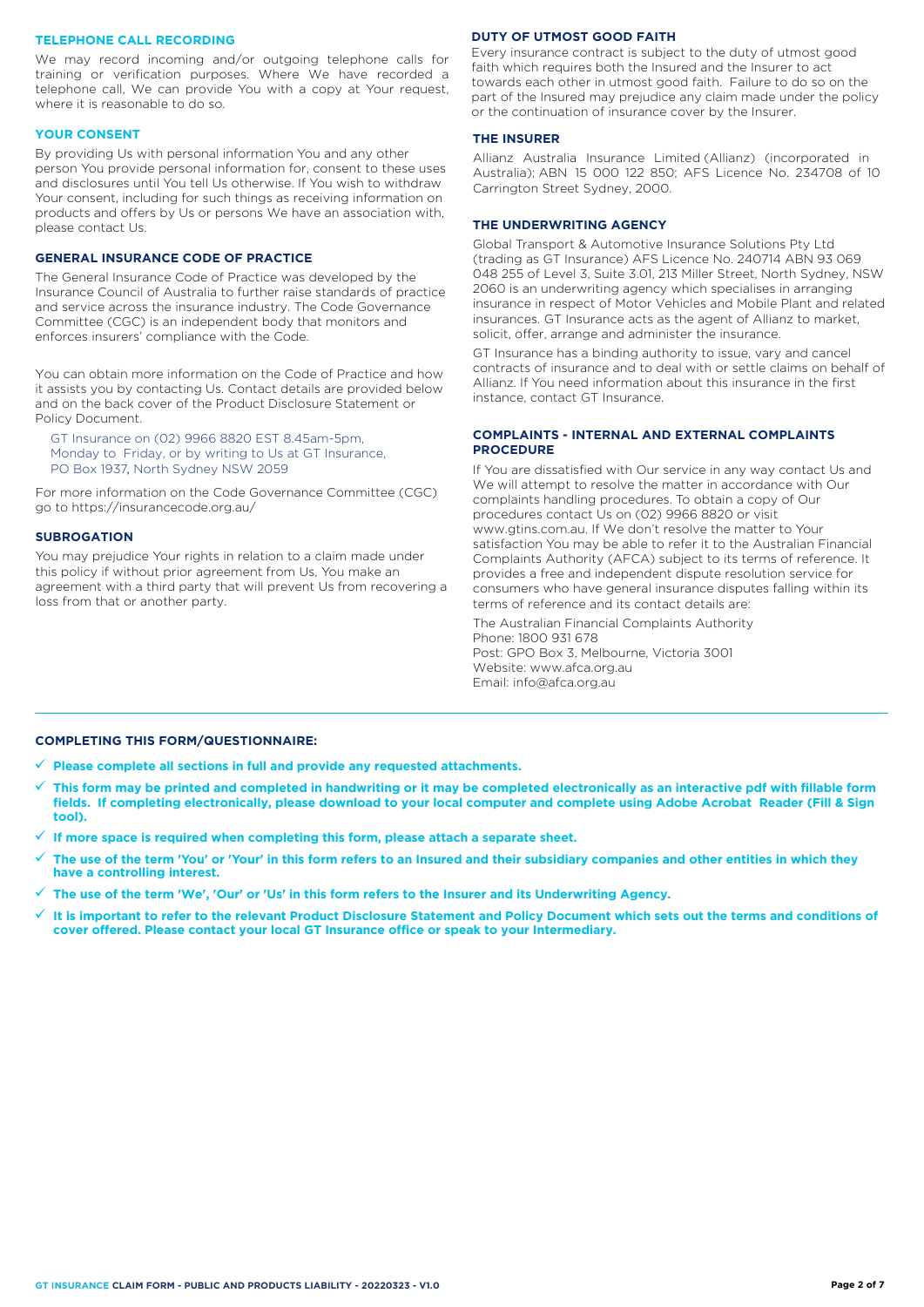# **Section 1. Policyholder Details**

| Policy Number                                                                                                                 |                                                                                                                     |                                | GT Insurance issue liability policies that typically begin with<br>PUB. For example: PUB12345678                                                             |    |             |                                                                  |
|-------------------------------------------------------------------------------------------------------------------------------|---------------------------------------------------------------------------------------------------------------------|--------------------------------|--------------------------------------------------------------------------------------------------------------------------------------------------------------|----|-------------|------------------------------------------------------------------|
| Insured name(s)                                                                                                               |                                                                                                                     |                                |                                                                                                                                                              |    |             | Name of<br>Policyholder/s                                        |
| Insured's ABN                                                                                                                 |                                                                                                                     |                                |                                                                                                                                                              |    |             | Australian Business Number (11 digits)                           |
| Occupation                                                                                                                    |                                                                                                                     |                                |                                                                                                                                                              |    |             |                                                                  |
| Contact name(s)                                                                                                               |                                                                                                                     |                                |                                                                                                                                                              |    |             |                                                                  |
| Contact number                                                                                                                |                                                                                                                     |                                | E-mail                                                                                                                                                       |    |             |                                                                  |
| Address                                                                                                                       |                                                                                                                     |                                |                                                                                                                                                              |    |             |                                                                  |
| Suburb                                                                                                                        |                                                                                                                     |                                | Postcode                                                                                                                                                     |    |             |                                                                  |
| State or Territory                                                                                                            | <b>NSW</b><br>QLD                                                                                                   | $\bigcap$ VIC<br>$\bigcap$ act | $\left(\begin{array}{c} \end{array}\right)$<br><b>TAS</b>                                                                                                    | SA | $($ ) nt    | $\Box$                                                           |
| Your Claim Reference                                                                                                          |                                                                                                                     |                                | this claim e.g. No. or Division.                                                                                                                             |    |             | For your records, you may provide us with your own reference for |
| (ITC) entitlement%                                                                                                            |                                                                                                                     |                                | If you are registered for GST and are eligible to claim an ITC for the item/s that<br>you are making a claim on, please insert the percentage of entitlement |    |             |                                                                  |
| Your Broker or<br>Agent                                                                                                       |                                                                                                                     |                                |                                                                                                                                                              |    |             |                                                                  |
| Broker or Agent<br>Claim Reference No.                                                                                        |                                                                                                                     |                                |                                                                                                                                                              |    |             |                                                                  |
| Has the Insured in the past 5 years been:                                                                                     |                                                                                                                     |                                |                                                                                                                                                              |    |             |                                                                  |
| a. refused insurance or had an insurance policy cancelled?<br>No<br>Yes<br>b. convicted of any criminal offence?<br>Yes<br>No |                                                                                                                     |                                |                                                                                                                                                              |    |             |                                                                  |
|                                                                                                                               | Section 2. Occurrence / Incident details                                                                            |                                |                                                                                                                                                              |    |             |                                                                  |
| Date of occurrence<br>(dd/mm/yyyy)                                                                                            | Please provide the following details regarding the occurrence which resulted in Personal Injury or Property Damage: | Between (am/pm)                | Approximate time of occurrence                                                                                                                               |    | And (am/pm) |                                                                  |
| Date Personal Injury/Property Damage was<br>first discovered (dd/mm/yyyy)                                                     |                                                                                                                     | Date the occurrence was        | first reported to you (dd/mm/yyyy)                                                                                                                           |    |             |                                                                  |
| Name of person whom reported the occurrence                                                                                   |                                                                                                                     |                                |                                                                                                                                                              |    |             |                                                                  |
|                                                                                                                               |                                                                                                                     |                                |                                                                                                                                                              |    |             |                                                                  |
| Was the person whom reported the occurrence an employee? $( )$ Yes<br>No                                                      |                                                                                                                     |                                |                                                                                                                                                              |    |             |                                                                  |
|                                                                                                                               | Name of person whom the occurrence was reported to                                                                  |                                |                                                                                                                                                              |    |             |                                                                  |
|                                                                                                                               |                                                                                                                     |                                |                                                                                                                                                              |    |             |                                                                  |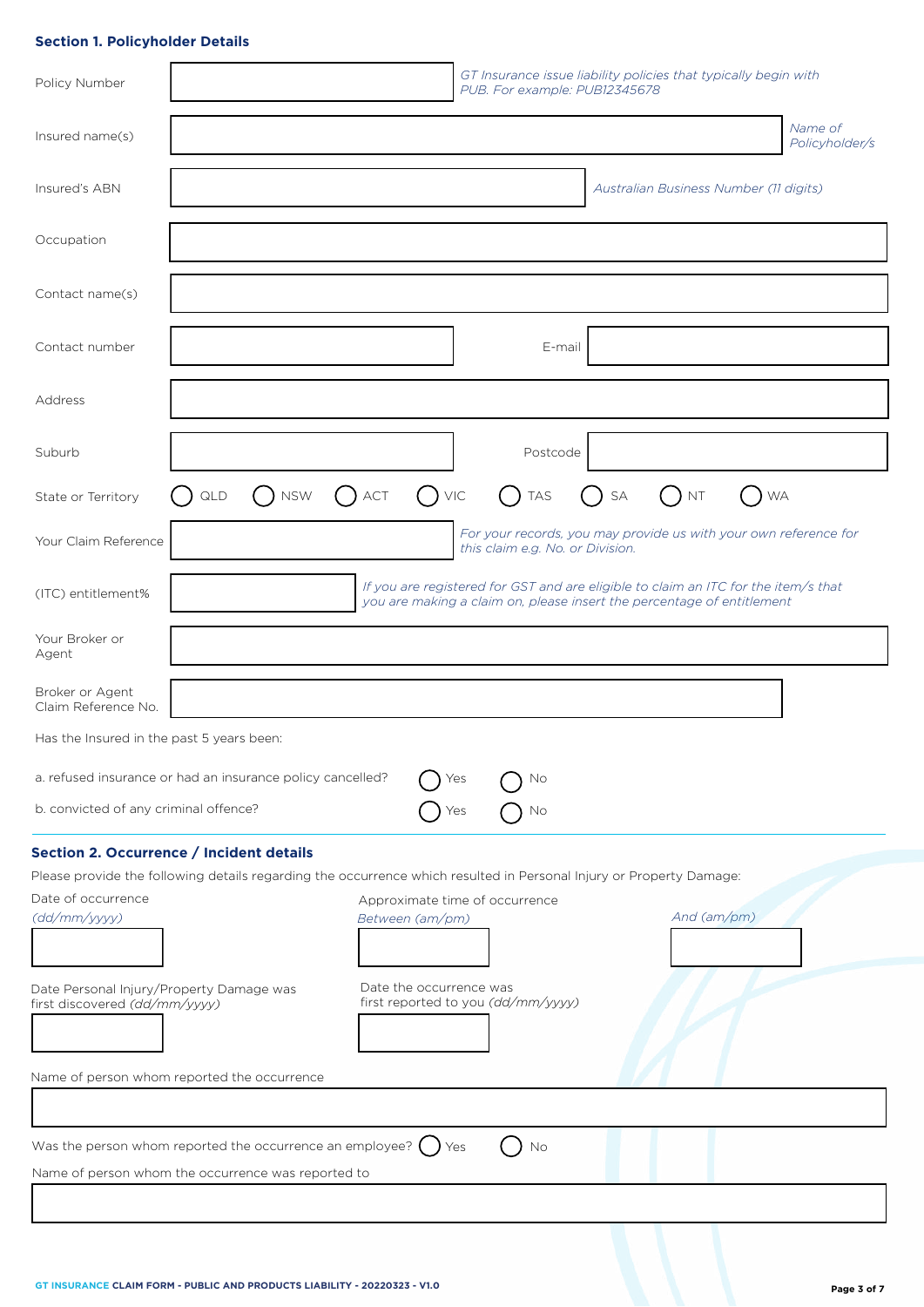Location of occurrence:

| <b>Street Address</b> |
|-----------------------|
|                       |

| Suburb                                                                                                                          | Postcode                                                                                                           |  |  |
|---------------------------------------------------------------------------------------------------------------------------------|--------------------------------------------------------------------------------------------------------------------|--|--|
|                                                                                                                                 |                                                                                                                    |  |  |
| $\bigcap$ NSW<br>$\bigcap$ ACT<br>State or Territory<br>$()$ QLD<br>$()$ VIC                                                    | $\bigcap$ TAS<br>$\left(\begin{array}{c} \end{array}\right)$<br>$\mathsf{SA}\xspace$<br>$\mathsf{NT}$<br><b>WA</b> |  |  |
| Is there any CCTV/Dashcam footage of this occurrence?                                                                           | Yes<br>No                                                                                                          |  |  |
| Purpose for which location was being used                                                                                       |                                                                                                                    |  |  |
|                                                                                                                                 |                                                                                                                    |  |  |
| Please provide full details of how the Personal Injury / Property Damage occurred including the cause and source of information |                                                                                                                    |  |  |
|                                                                                                                                 |                                                                                                                    |  |  |
|                                                                                                                                 |                                                                                                                    |  |  |
|                                                                                                                                 |                                                                                                                    |  |  |
|                                                                                                                                 |                                                                                                                    |  |  |
| Have you admitted responsibility/liability for the occurrence? $\bigcap$                                                        | Yes<br>No                                                                                                          |  |  |
| Who do you consider at fault and why?                                                                                           |                                                                                                                    |  |  |
|                                                                                                                                 |                                                                                                                    |  |  |
|                                                                                                                                 |                                                                                                                    |  |  |
|                                                                                                                                 |                                                                                                                    |  |  |
|                                                                                                                                 |                                                                                                                    |  |  |
|                                                                                                                                 |                                                                                                                    |  |  |
|                                                                                                                                 |                                                                                                                    |  |  |
| <b>Section 3. Products Liability</b>                                                                                            |                                                                                                                    |  |  |
| Did the occurrence involve a product that you manufactured or supplied to another person?                                       | $\sum_{s}$<br>No                                                                                                   |  |  |
| If 'No', proceed to Section 4. If 'Yes', please provide the following details:                                                  |                                                                                                                    |  |  |
| Product Name                                                                                                                    |                                                                                                                    |  |  |
|                                                                                                                                 |                                                                                                                    |  |  |
| Serial Number                                                                                                                   | Model Number                                                                                                       |  |  |
|                                                                                                                                 |                                                                                                                    |  |  |
| Batch Number                                                                                                                    | Lot Number                                                                                                         |  |  |
|                                                                                                                                 |                                                                                                                    |  |  |
| Describe the use or purpose of the product                                                                                      |                                                                                                                    |  |  |
|                                                                                                                                 |                                                                                                                    |  |  |
|                                                                                                                                 |                                                                                                                    |  |  |
|                                                                                                                                 |                                                                                                                    |  |  |
|                                                                                                                                 |                                                                                                                    |  |  |
| Customer's Name                                                                                                                 | Customer's Contact Phone Number                                                                                    |  |  |
|                                                                                                                                 |                                                                                                                    |  |  |

ı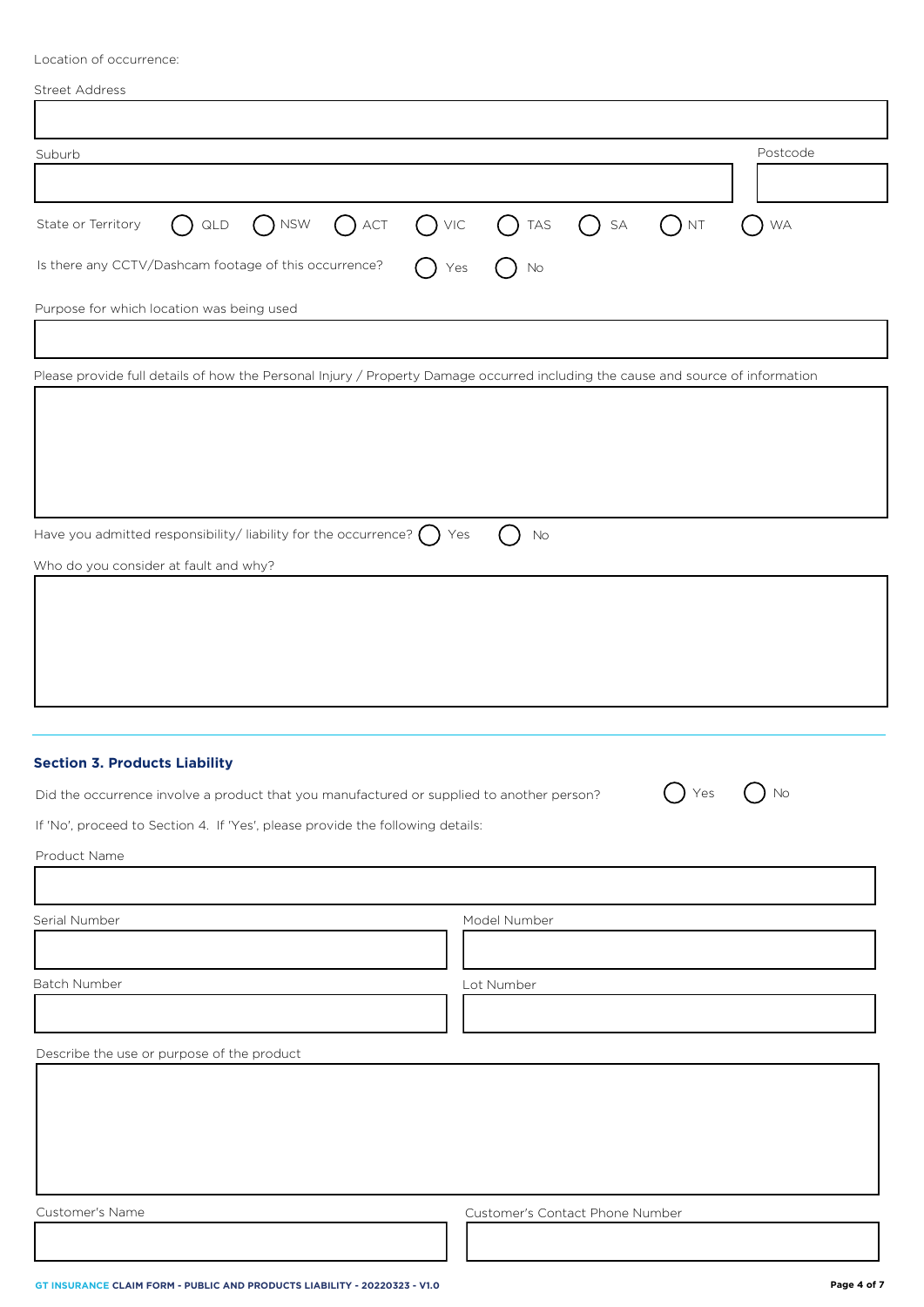# **Section 4. Personal Injury Details**

Did the occurrence result in personal injury?  $\bigcirc$  Yes  $\bigcirc$  No

| Yes | N <sub>0</sub> |
|-----|----------------|
|     |                |

If 'No', proceed to Section 5. If 'Yes', please provide the following details in relation to the injured person(s):

| <b>Street Address</b><br>$\bigcap$ NSW<br>$\bigcap$ TAS<br>QLD<br>$\bigcap$ ACT<br>VIC<br>$\sum$ SA<br>$\left( \begin{array}{c} \end{array} \right)$ NT<br>Contact phone number<br>Name of Employer<br>No<br>Yes<br>Doctor<br>Hospital<br>Ambulance<br>No<br>Yes<br>$\int$ Yes<br>) No<br>Estimated cost of damage suffered (\$)<br>Owner's contact phone number                     |                                                       |           |
|--------------------------------------------------------------------------------------------------------------------------------------------------------------------------------------------------------------------------------------------------------------------------------------------------------------------------------------------------------------------------------------|-------------------------------------------------------|-----------|
|                                                                                                                                                                                                                                                                                                                                                                                      |                                                       |           |
|                                                                                                                                                                                                                                                                                                                                                                                      |                                                       |           |
|                                                                                                                                                                                                                                                                                                                                                                                      | Suburb                                                | Postcode  |
| State or Territory<br>Age                                                                                                                                                                                                                                                                                                                                                            |                                                       |           |
|                                                                                                                                                                                                                                                                                                                                                                                      |                                                       | <b>WA</b> |
|                                                                                                                                                                                                                                                                                                                                                                                      |                                                       |           |
| Occupation<br>Nature of personal injury                                                                                                                                                                                                                                                                                                                                              |                                                       |           |
|                                                                                                                                                                                                                                                                                                                                                                                      |                                                       |           |
|                                                                                                                                                                                                                                                                                                                                                                                      |                                                       |           |
|                                                                                                                                                                                                                                                                                                                                                                                      |                                                       |           |
| Was medical assistance necessary?<br>If 'Yes', please indicate type of assistance provided:<br>Name of Doctor and/or Hospital<br><b>Section 5. Property Damage Details</b><br>Did the occurrence result in property damage?<br>If 'No', proceed to Section 6. If 'Yes', please provide the following details in relation to the damaged property:<br>Has the property been repaired? |                                                       |           |
|                                                                                                                                                                                                                                                                                                                                                                                      |                                                       |           |
|                                                                                                                                                                                                                                                                                                                                                                                      |                                                       |           |
|                                                                                                                                                                                                                                                                                                                                                                                      |                                                       |           |
|                                                                                                                                                                                                                                                                                                                                                                                      |                                                       |           |
|                                                                                                                                                                                                                                                                                                                                                                                      |                                                       |           |
|                                                                                                                                                                                                                                                                                                                                                                                      | Describe the nature and extent of the property damage |           |
| Owner's name<br>Owner's Street address<br>Suburb                                                                                                                                                                                                                                                                                                                                     |                                                       |           |
|                                                                                                                                                                                                                                                                                                                                                                                      |                                                       |           |
|                                                                                                                                                                                                                                                                                                                                                                                      |                                                       |           |
|                                                                                                                                                                                                                                                                                                                                                                                      |                                                       |           |
|                                                                                                                                                                                                                                                                                                                                                                                      |                                                       |           |
|                                                                                                                                                                                                                                                                                                                                                                                      |                                                       | Postcode  |
|                                                                                                                                                                                                                                                                                                                                                                                      |                                                       |           |
| $\bigcap$ SA<br>$()$ <sub>NT</sub><br>State or Territory<br>QLD<br><b>NSW</b><br>$\bigcap$ ACT<br>$()$ VIC<br>$( )$ TAS                                                                                                                                                                                                                                                              |                                                       | WA        |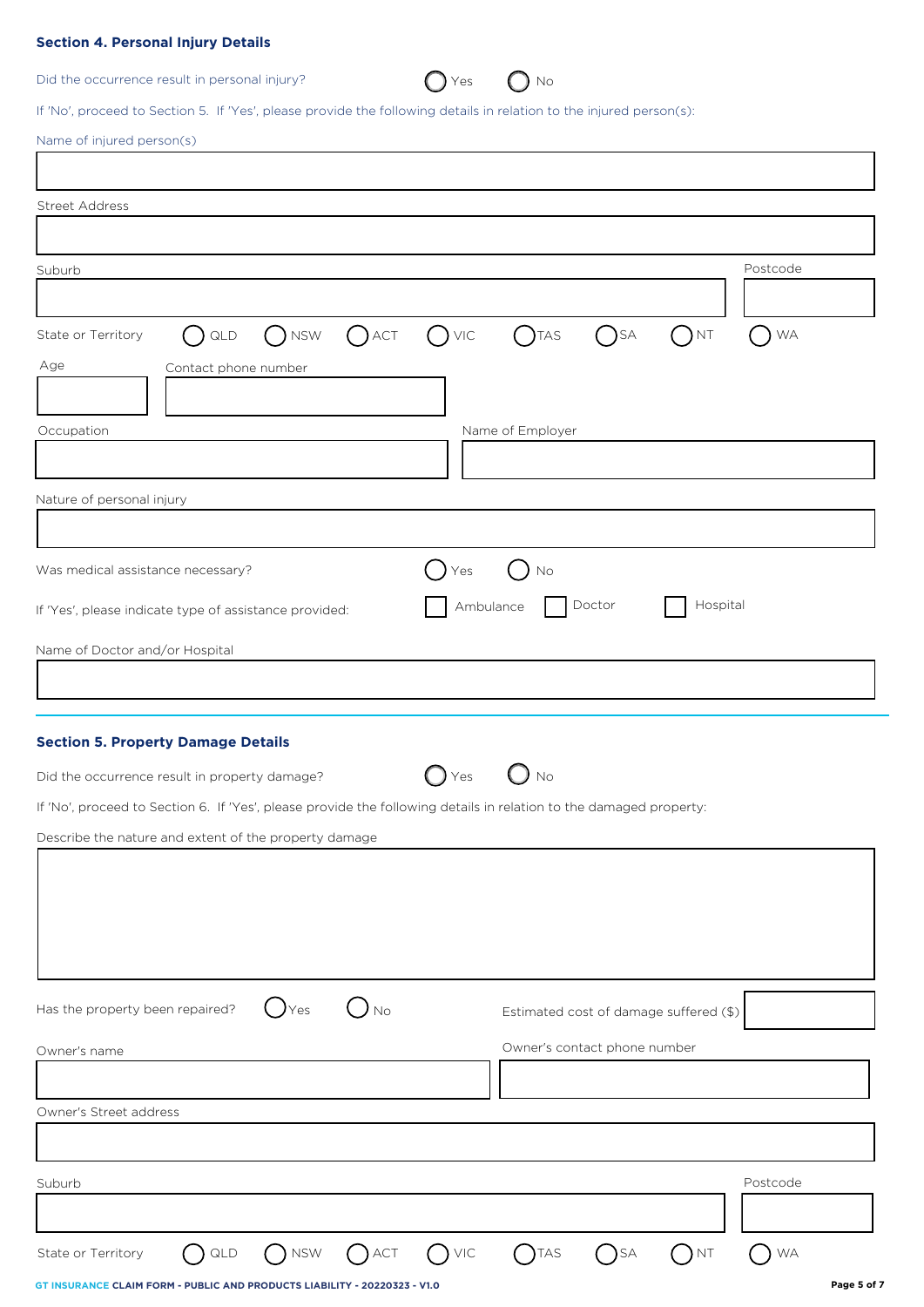# **Section 6. Police & Witness details**

Was the incident surrounding the loss or damage reported to the police?

| Yes             | $\rightarrow$<br>No                                 | was the including san banding the 1833 or damage reported to the police.<br>If 'Yes', please confirm the date: |                         |                              | dd/mm/yyyy |
|-----------------|-----------------------------------------------------|----------------------------------------------------------------------------------------------------------------|-------------------------|------------------------------|------------|
|                 |                                                     | Did the police attend the incident scene?                                                                      |                         |                              |            |
| Yes             | No                                                  | If 'Yes', please provide the following:                                                                        |                         |                              |            |
|                 | Police event / report No.                           |                                                                                                                | Officer's name / number |                              |            |
|                 |                                                     |                                                                                                                |                         |                              |            |
| Police station  |                                                     |                                                                                                                |                         |                              |            |
|                 |                                                     |                                                                                                                |                         |                              |            |
|                 | Police action taken or pending?                     |                                                                                                                |                         |                              |            |
| Yes             | No<br>$\left( \begin{array}{c} \end{array} \right)$ | Unknown<br>If 'Yes', please provide details:<br>$(\quad)$                                                      |                         |                              |            |
|                 |                                                     |                                                                                                                |                         |                              |            |
|                 |                                                     |                                                                                                                |                         |                              |            |
|                 |                                                     |                                                                                                                |                         |                              |            |
|                 |                                                     |                                                                                                                |                         |                              |            |
|                 |                                                     |                                                                                                                |                         |                              |            |
|                 |                                                     | Were there any witnesses to the incident?                                                                      |                         |                              |            |
| Yes             | No                                                  | If 'Yes', please provide the following:                                                                        |                         | Witness contact number       |            |
| Witness name    |                                                     |                                                                                                                |                         |                              |            |
|                 |                                                     |                                                                                                                |                         |                              |            |
| Witness address |                                                     |                                                                                                                |                         |                              |            |
|                 |                                                     |                                                                                                                |                         |                              |            |
| Suburb          |                                                     |                                                                                                                |                         | Postcode                     |            |
|                 |                                                     |                                                                                                                |                         |                              |            |
|                 | State or Territory $\bigcirc$ QLD                   | NSW<br>$\bigcap$ VIC<br>$\bigcap$ ACT                                                                          | TAS<br>$($ )<br>$(\ )$  | SA<br><b>WA</b><br><b>NT</b> |            |
|                 |                                                     |                                                                                                                |                         |                              |            |

# **Section 7. Addendum / Additional Attachments**

Please indicate if this form will include any of the following upon submission:

| Letters of demand                                                               |
|---------------------------------------------------------------------------------|
| Police report                                                                   |
| Excess payment                                                                  |
| Full details of other parties involved                                          |
| Separate sheet detailing answers which you could not fit adequately on the form |
| Supporting documentation (e.g. repair quotes, photos, witness statements)       |